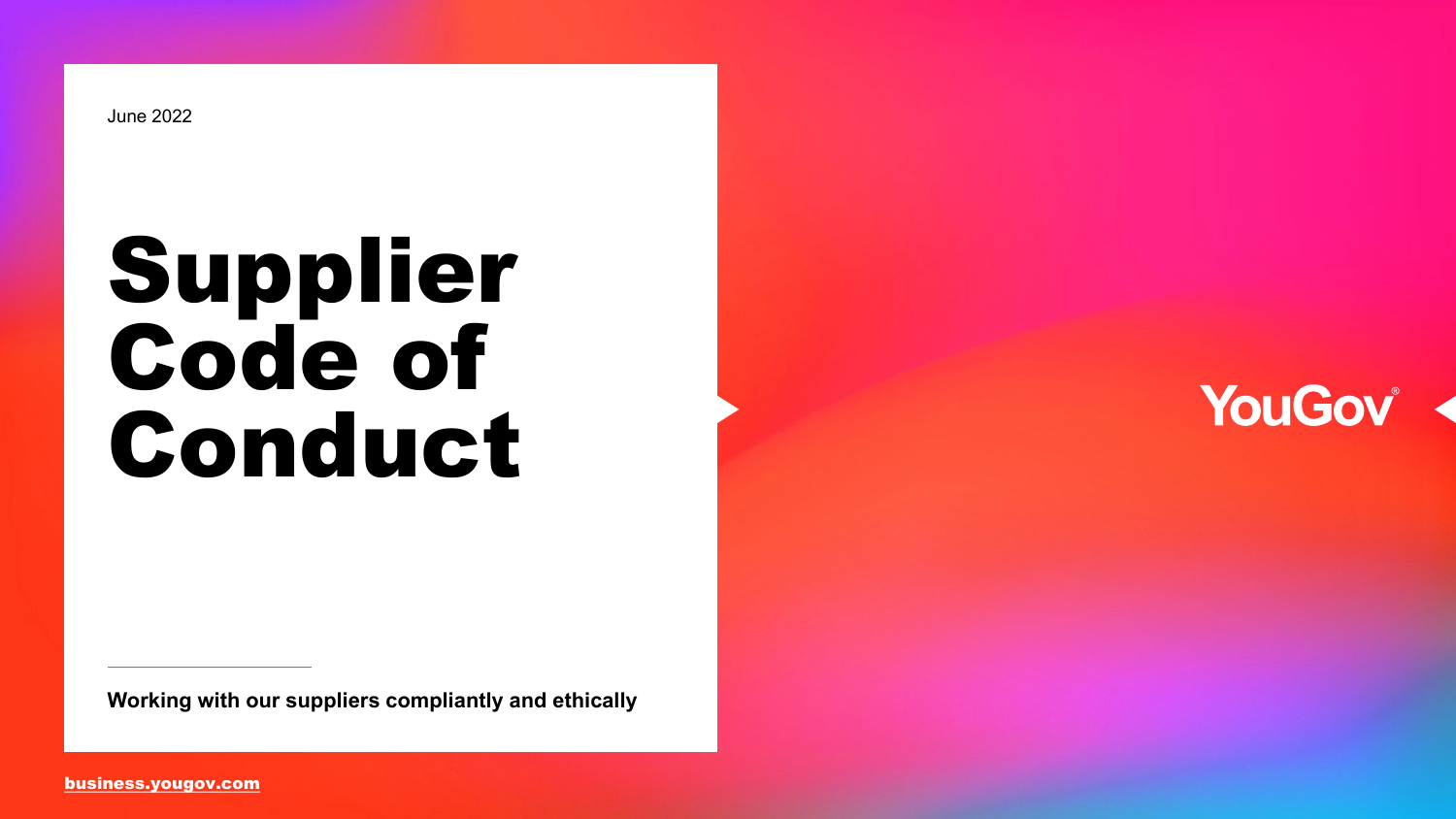### Introduction

YouGov plc and subsidiary companies (together "we", the "Group" or "YouGov"), is an international online research data and analytics technology group. With operations in the UK, the Americas, Europe, the Middle East, India and Asia Pacific, we have one of the world's largest research networks. Our products and services draw upon this detailed understanding of our 20 million registered panel members to deliver accurate, actionable consumer insights for our clients.

At YouGov, we aim to always act responsibly and with integrity, respecting the laws and regulations of the countries within which we operate, as well as internationally accepted standards of responsible business conduct. YouGov employees adhere to a Global Code of Conduct & Ethics, which requires the highest standards of professional and ethical conduct from all staff and directors. The same principles inform our Supplier Code of Conduct & Ethics (the "Supplier Code"), which sets out the compliance expectations for our supplier relationships.

We are driven by a set of shared values. We are **fast, fearless and innovative**. We work diligently to **get it right.** We are guided **by accuracy, ethics and proven methodologies**. We **trust each other**, **treat each other with respect** and bring these values into everything that we do. We seek to work with suppliers who align with these values and share our commitment to ethical, sustainable, and responsible practices.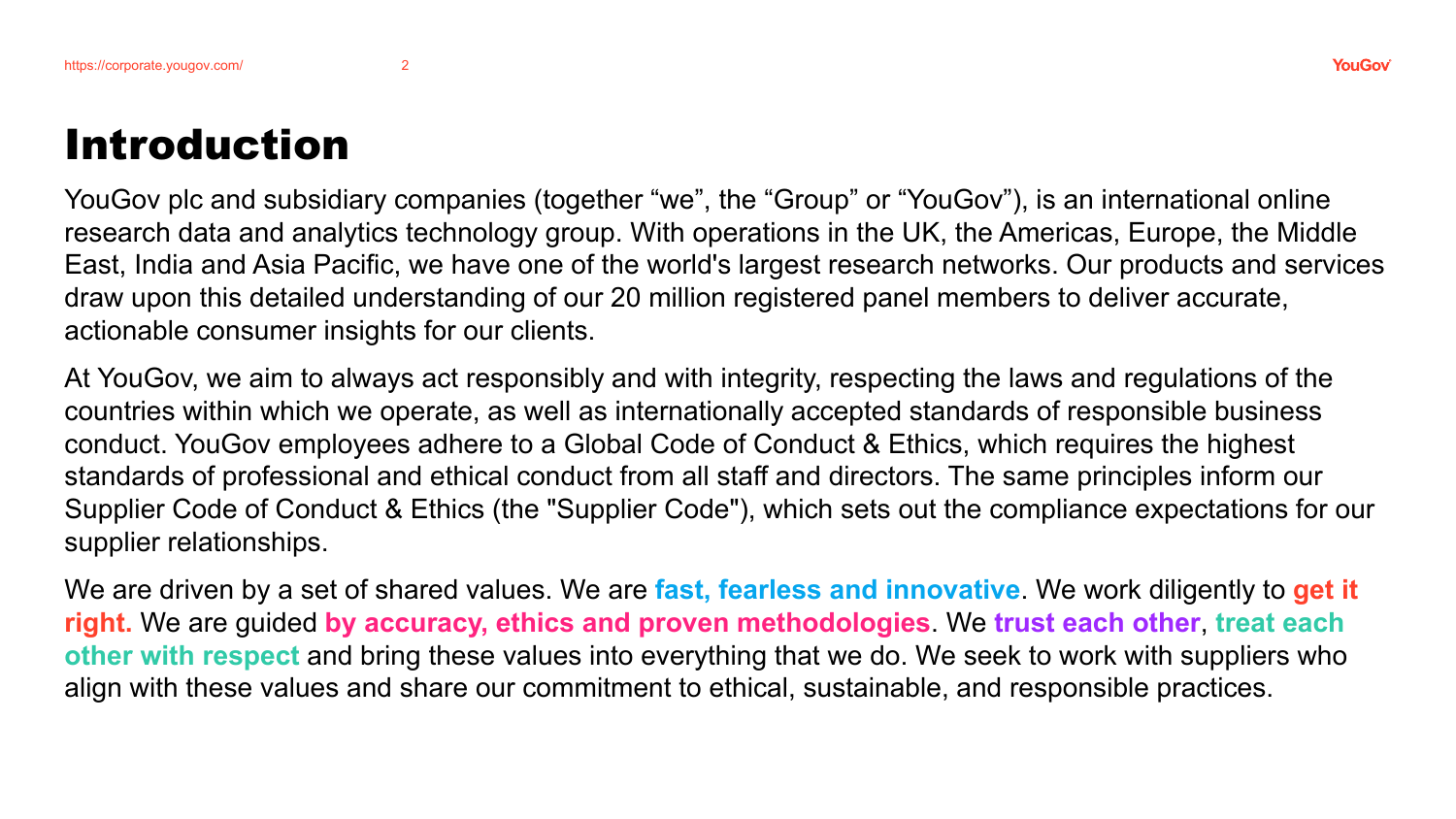## Supplier responsibility

This Supplier Code applies to any individual or business that provides YouGov with products or services – including all suppliers, subcontractors, and business partners, and their officers, subsidiaries, affiliates, employees, sub-contractors, agents, representatives, and consultants (together "You" or the "Suppliers"). By entering into a contractual agreement with YouGov, a Supplier must also accept and agree to comply with the obligations set forth in this Supplier Code.

Suppliers will cooperate with any information requests or audits we may initiate to confirm their compliance with this Supplier Code. Any failure by the Supplier to adhere to this Supplier Code may be considered a material breach of contract by the Supplier and YouGov reserves the right to terminate any underlying agreement and the business relationship with a Supplier in the event of such breach.

**We are proud to work with Suppliers who are continuously working to improve their operations.**

#### **Fair competition**

YouGov complies with all applicable fair competition laws and ensures open, free and fair competition between its suppliers.

#### **Speaking Up / Whistleblowing**

If you have any questions about this policy or concerns about its application, please contact us. See the last page of this Supplier Code for contact details.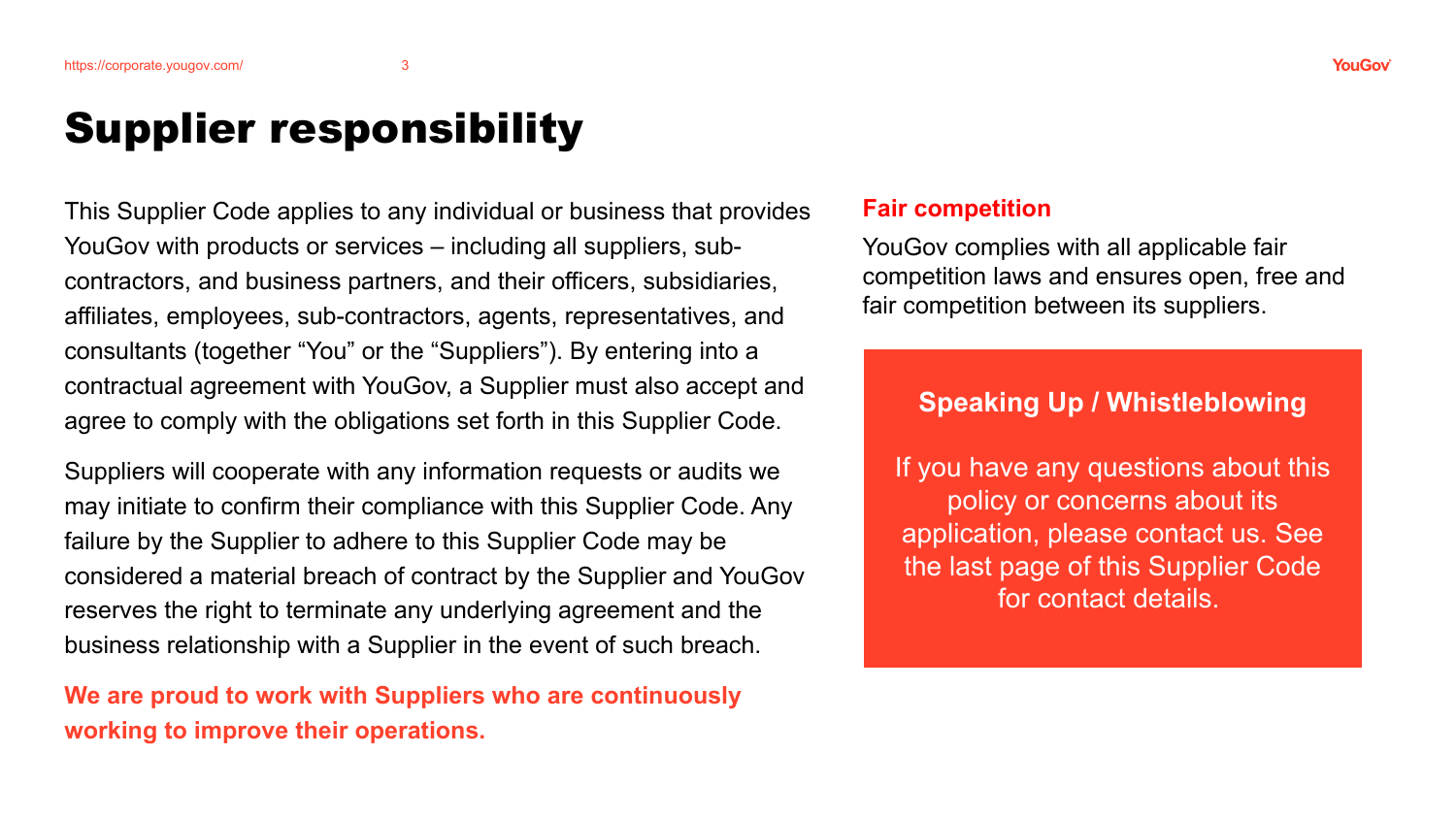# Operate ethically and with integrity

Suppliers to YouGov Group are expected to:

#### *Be legally compliant*

You must comply with all applicable laws relating to your business and all laws applicable in the countries in which you operate. You must seek similar commitments from your suppliers across your own supply chains. This includes compliance with US, EU and UK sanctions and any other regulatory restrictions applicable to dealings with certain countries or territories, governments, groups, entities, individuals, or controlled goods or services.

#### *Ensuring free competition*

You are expected to operate in a manner that promotes free competition and to avoid practices that may be viewed as anticompetitive.

#### *Be aware of conflict*

Conflicts of interest may arise where the interests of a company or individual within a company conflict with those of a client, customer, or the company itself (in the case of an individual employee). A conflict of interest does not necessarily preclude your supplying services to YouGov, but it must be disclosed. As such, You are expected to proactively identify and disclose any potential or actual conflicts of interest with YouGov or our clients and consumers.

#### *Social media*

You are not permitted to speak on behalf of YouGov on social media, to represent yourselves as our business, or to represent any views or communications developed by YouGov as your own (unless with express written permission).

#### *Insider trading*

You must avoid insider trading in relation to YouGov or any other company and must prohibit employees and board members from trading based on information that has not been made public. This may include information which you obtain whilst providing services to YouGov.

#### *Ensure the safety and security of data and information*

If you are handling personal data on behalf of YouGov, you will be a "data processor", "service provider" or equivalent under any applicable privacy laws. This means we will require a data processing agreement in place between You and YouGov that sets out the obligations you have with regards to the YouGov personal data you have access to, such as only using the data in line with YouGov's documented instructions, taking appropriate technical and operational measures and promptly informing YouGov of any potential or actual security incidents. You will also follow all data protection laws which apply to your activities with us.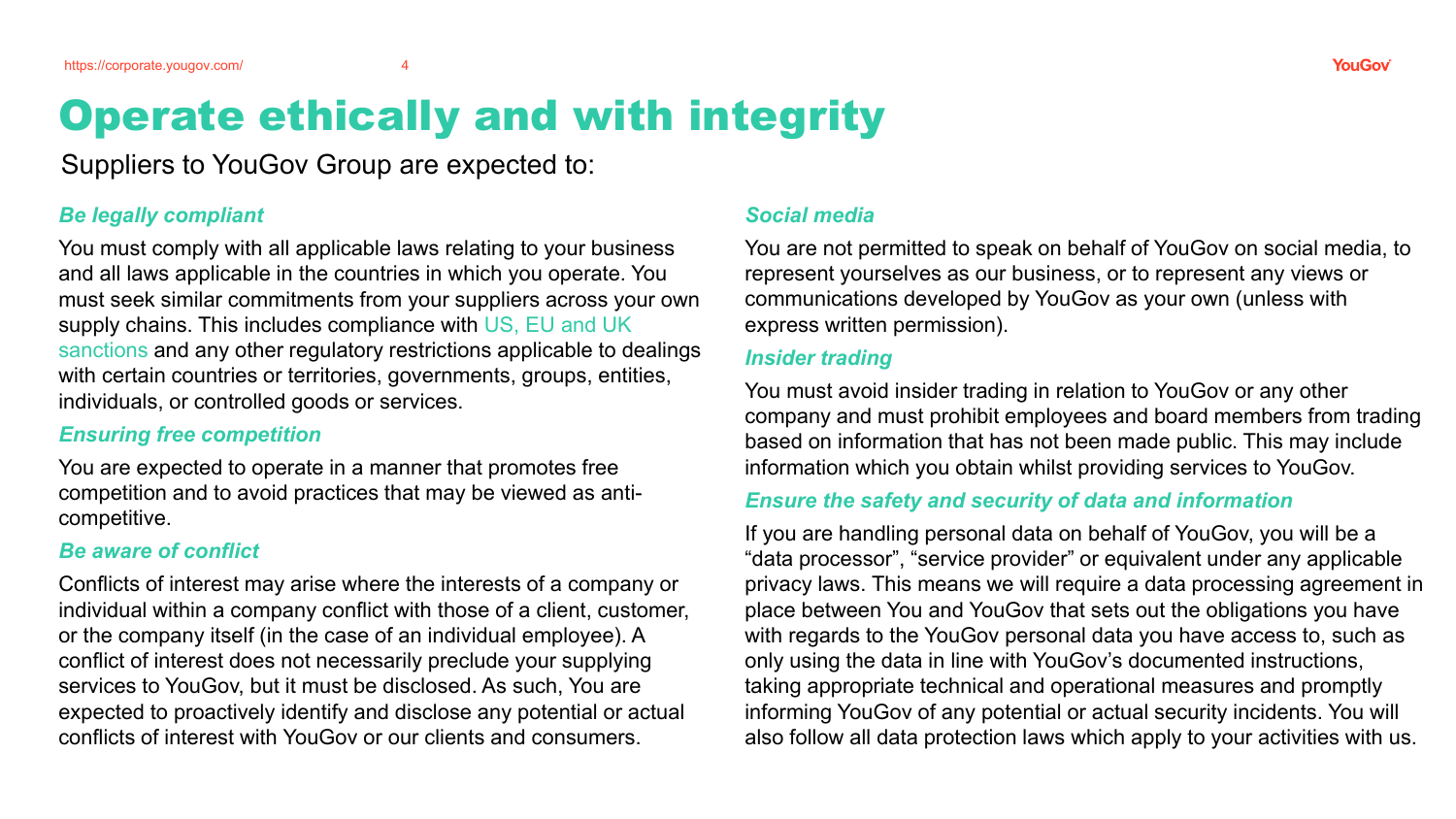## Bribery and corruption

Suppliers must adopt a zero-tolerance approach to the following:

#### *Bribery and corruption*

You should not make or accept bribes of any kind and should use all reasonable practices to prevent bribery in all forms. You shall abide by all applicable anti-corruption laws, regulations, and industry standards in your country of operation, including, but not limited to the US Foreign Corrupt Practices Act and the UK Bribery Act 2010.

#### *Facilitation of tax evasion*

You must take a zero-tolerance approach to tax evasion and at minimum, you must comply with the UK Criminal Finances Act 2017, and all applicable laws, regulations, and industry standards in your countries of operation.

#### *Money laundering*

You must take a zero-tolerance approach to money laundering activities within both business operations and supply chains.

#### *Hospitality and gifts*

You must not provide any gifts, trips, meals, or entertainment to a YouGov employee, or any third party in relation to any business conducted with YouGov, as a bribe or in a way that appears to be a bribe (i.e., excessive in value, inappropriate in nature, too frequent, or intended to have an improper influence).

*Do not be offended if we return a gift or do not accept an offer of hospitality, YouGov staff may only offer or accept gifts of modest value and we exercise care when offering or accepting gifts from Suppliers.*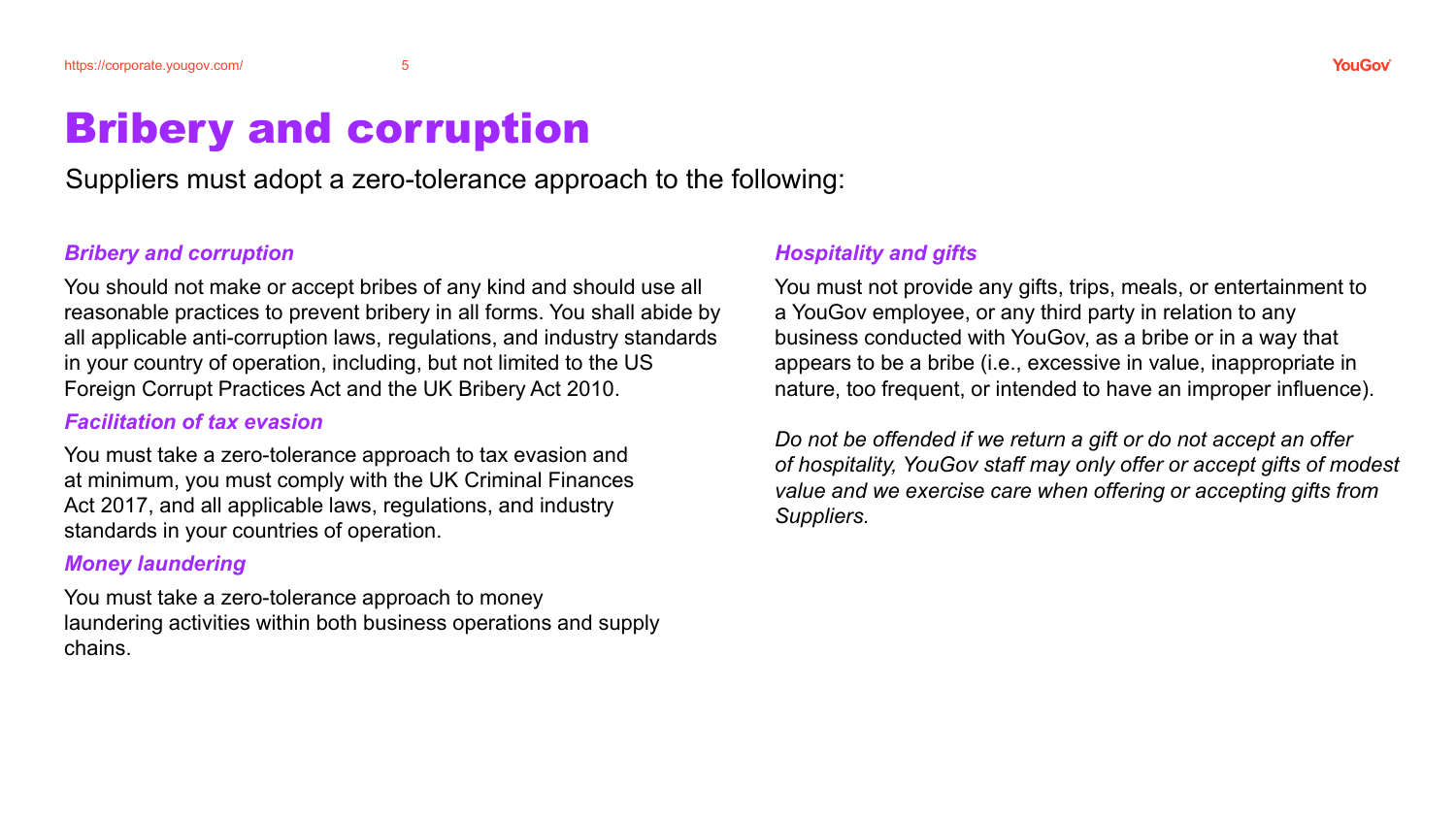### Human rights and labour practices

Suppliers are expected to make the following commitments:

#### *Modern slavery*

You must prohibit the use of forced or bonded labour, both in your own operations, and in your supply chains. Supplier employees, including migrant workers, must be given the right and the ability to leave employment when they choose. You must not hold workers' identity, immigration, or work permit documents longer than reasonably necessary; you must not restrict the movement of workers; and you must not ask workers to pay any recruitment or employment fees. You must pay the minimum legal wage or the equivalent of the [UK Living Wage](https://www.livingwage.org.uk/) to all employees and ensure a regular wage that meets the basic needs of employees.

#### *Child labour*

You must follow local minimum age requirements for employment. Employees under the age of 18 must not be asked to perform work that may threaten their health or safety, including working overtime or night shifts.

#### *Working hours and conditions*

You must follow all applicable regulations and standards for working conditions relating to your business. This includes guaranteeing legally mandated break/rest periods, limiting working hours and overtime according to regulations, and providing a contract in the worker's language that provides written details about working conditions and reflects accurate hours worked. You must allow workers at least one day off every seven days.

#### *Safe working environment*

You are responsible for protecting the health and safety of all staff and others who may be affected by your business operations, including in residential facilities provided by your business (where relevant). You must comply with all applicable health and safety laws and regulations and must take necessary precautions to prevent accidents and injury during all business operations. You must provide and maintain safe places of work with clean, well-lit, and properly ventilated facilities, properly maintained equipment, and PPE relevant to working tasks.

#### *Freedom of association*

You are expected to support the freedom of association of your workers by protecting the right to participate or not participate in unions (or participate in another form of collective bargaining) without fear of retribution.

#### *Non-discrimination*

You must prohibit harassment, abuse (verbal, physical, or visual), corporal punishment, inhumane treatment, or behaviour that creates an intimidating, offensive, or hostile workplace.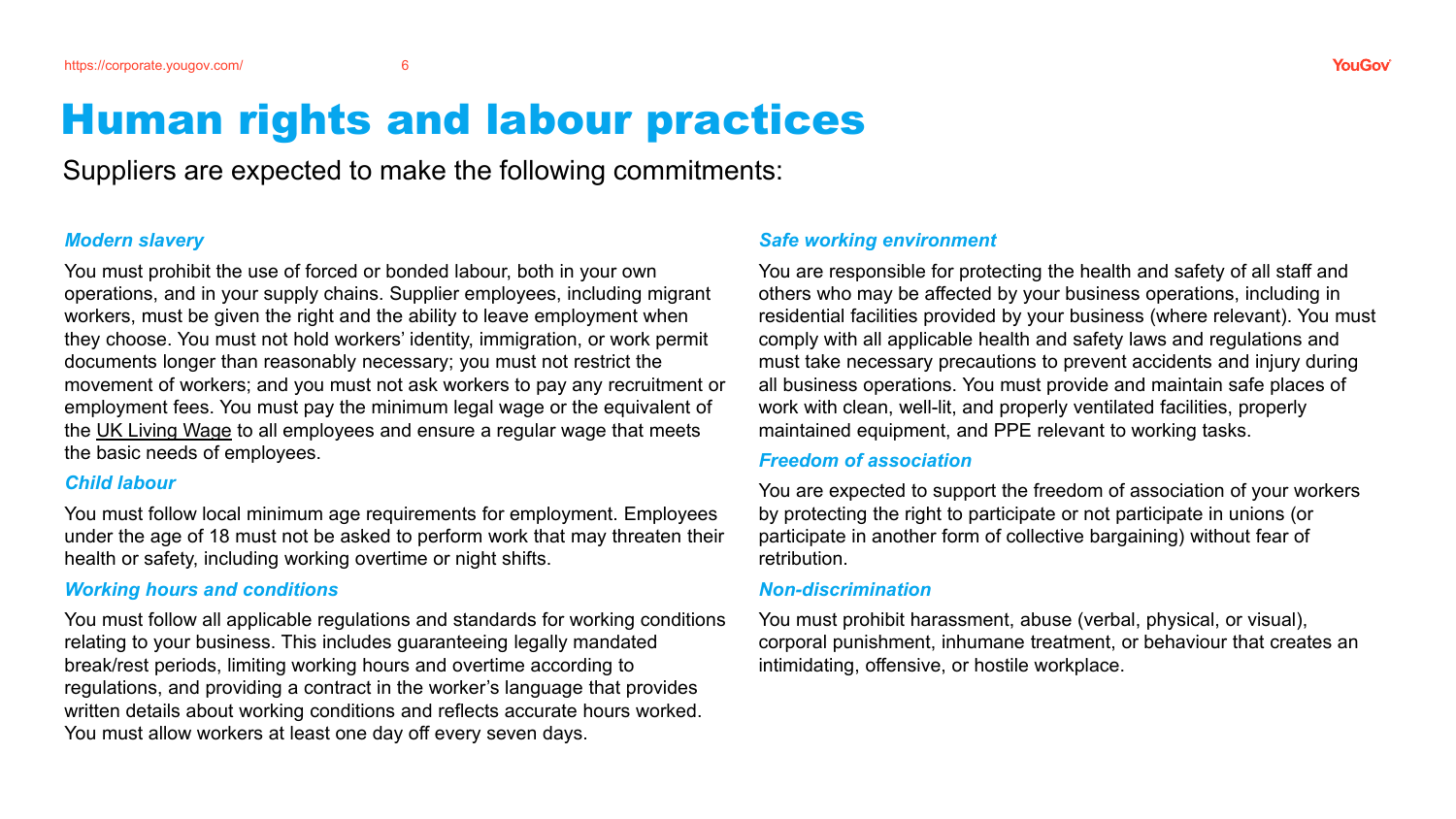### Sustainability, inclusion, and quality management

Suppliers are expected to make the following commitments:

#### **Equity, Diversity & Inclusion**

YouGov is an equal opportunity employer. We invite and encourage all staff to be themselves at work, regardless of sex, gender identity and expression, race (which includes colour, nationality, ethnic or national origin), caste, ethnicity, national origin, religion or belief, sexual orientation, disability, medical condition, pregnancy, marital status, age, body size, personal status, neurodiversity, physical appearance, trade union membership, criminal record background, veteran status, or any other personal or physical characteristics.

We expect you to share this commitment and ensure that all employment decisions are made based on occupational qualifications, merit, and business need, rather than personal characteristics. You must abide by all relevant equality and anti-discrimination legislation in your countries of operation. YouGov will not tolerate discriminatory behaviour by employees or its Suppliers.

You are expected to cultivate a working environment where employees feel free, comfortable, and encouraged to be themselves and where candidates and employees are evaluated solely on their ability to perform the job. This includes putting measures in place to protect the mental health and wellbeing of your workers. Where appropriate,

you may be asked to provide evidence of a commitment to embedding Equity, Diversity & Inclusion within your operations with tangible plans for action.

#### **Protecting the environment**

YouGov is committed to proactively reducing its impact on the environment. You must comply with all applicable environmental legislation and regulations. We encourage Suppliers to have a written environmental policy or statement which addresses CO2e emissions, waste management, and resource use (as appropriate to the size and nature of your operations).We ask that you proactively seek to use resources efficiently and take reasonable steps to minimise emission of greenhouse gases and of toxic and/or hazardous pollutants.

#### **Quality management and control**

You are expected to have implemented appropriate quality management and controls and to act in accordance with the latest guidelines for your industry, as appropriate for the services or products you provide to YouGov. Suppliers that provide market research services to YouGov are expected to commit to and uphold market research quality standards in line with ISO 20252. Should you have any queries what this means for you, you can contact YouGov's [Compliance Team.](mailto:compliance@yougov.com)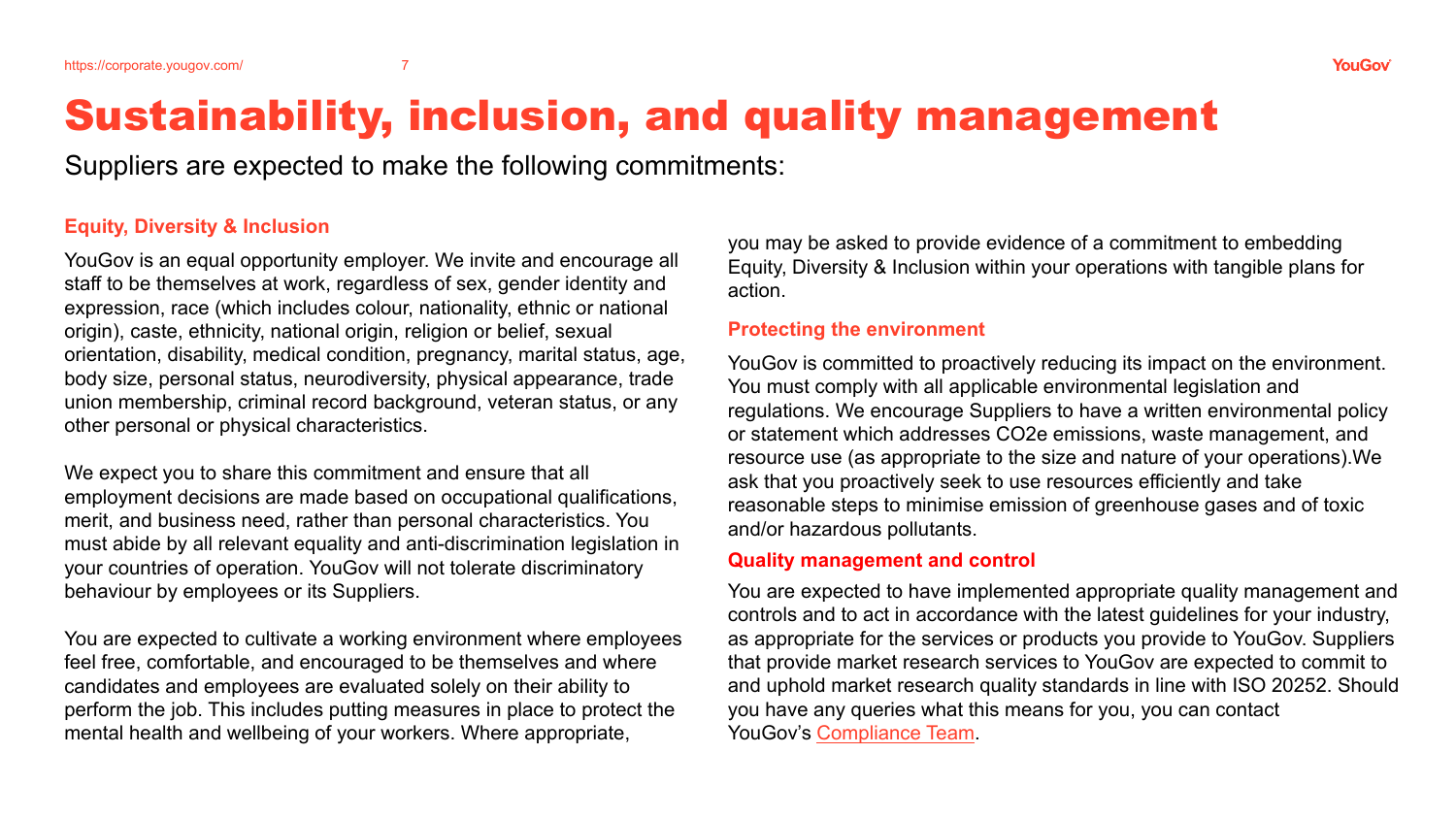**Compliance** with the Supplier Code of Conduct & **Ethics** 

8

### **Compliance with the Supplier Code**

We recognise that our Suppliers operate in different legal and cultural environments, and we are open to discussions with businesses who have concerns about meeting part or all of the Supplier Code. Our intention is to support our suppliers to meet the standards set out in this Supplier Code where appropriate. If you have questions about compliance with the Supplier Code, please contact **[governance@yougov.com.](mailto:governance@yougov.com)**

### **Speaking up / Whistleblowing**

If you have any concerns or would like to report an incident that violates this Supplier Code, please refer to our **[Whistleblowing Policy](https://corporate.yougov.com/compliance/privacy-security/compliance-faq/)** for the appropriate contacts.